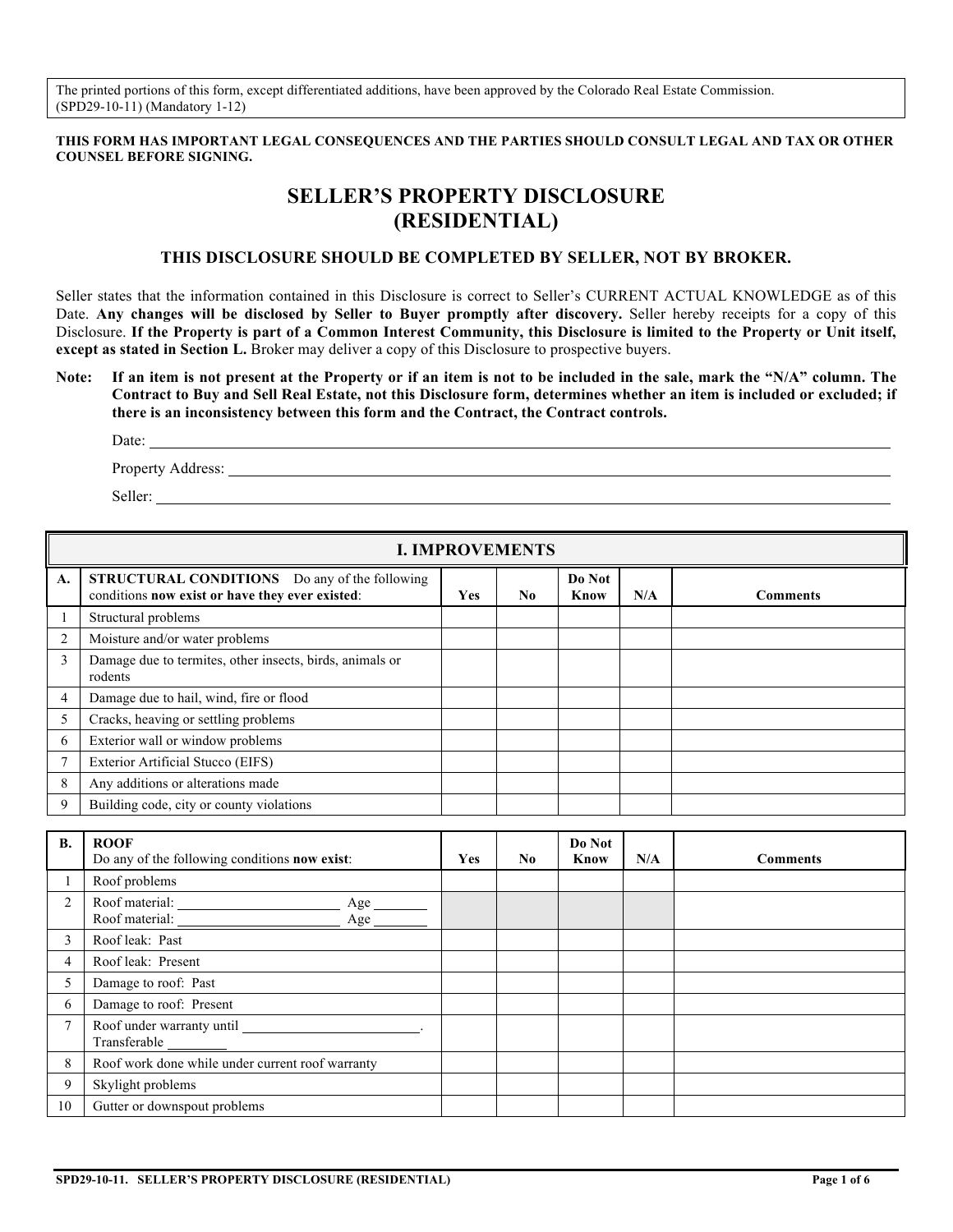|                |                                                                  | <b>IN WORKING</b><br><b>CONDITION</b> |                |                |                 |     |                 |
|----------------|------------------------------------------------------------------|---------------------------------------|----------------|----------------|-----------------|-----|-----------------|
| C.             | <b>APPLIANCES</b><br>Are the following now in working condition: | Yes                                   | N <sub>0</sub> | Do Not<br>Know | Age If<br>Known | N/A | <b>Comments</b> |
|                | Built-in vacuum system & accessories                             |                                       |                |                |                 |     |                 |
| $\overline{c}$ | Clothes dryer                                                    |                                       |                |                |                 |     |                 |
| 3              | Clothes washer                                                   |                                       |                |                |                 |     |                 |
| 4              | Dishwasher                                                       |                                       |                |                |                 |     |                 |
| 5              | Disposal                                                         |                                       |                |                |                 |     |                 |
| 6              | Freezer                                                          |                                       |                |                |                 |     |                 |
| $\tau$         | Gas grill                                                        |                                       |                |                |                 |     |                 |
| 8              | Hood                                                             |                                       |                |                |                 |     |                 |
| 9              | Microwave oven                                                   |                                       |                |                |                 |     |                 |
| 10             | Oven                                                             |                                       |                |                |                 |     |                 |
| 11             | Range                                                            |                                       |                |                |                 |     |                 |
| 12             | Refrigerator                                                     |                                       |                |                |                 |     |                 |
| 13             | T.V. antenna: □ Owned □ Leased                                   |                                       |                |                |                 |     |                 |
| 14             | Satellite system or DSS dish: □ Owned<br>$\Box$ Leased           |                                       |                |                |                 |     |                 |
| 15             | Trash compactor                                                  |                                       |                |                |                 |     |                 |

|                |                                                                                                  | <b>IN WORKING</b><br><b>CONDITION</b> |          |                |                 |     |                 |
|----------------|--------------------------------------------------------------------------------------------------|---------------------------------------|----------|----------------|-----------------|-----|-----------------|
| D.             | <b>ELECTRICAL &amp; TELECOMMUNICATIONS</b><br>Are the following <b>now</b> in working condition: | Yes                                   | $\bf No$ | Do Not<br>Know | Age If<br>Known | N/A | <b>Comments</b> |
|                | Security system: □ Owned □ Leased                                                                |                                       |          |                |                 |     |                 |
| $\overline{2}$ | Smoke/fire detectors: □ Battery □ Hardwire                                                       |                                       |          |                |                 |     |                 |
| 3              | Carbon Monoxide Alarm: □ Battery □ Hardwire                                                      |                                       |          |                |                 |     |                 |
| 4              | Light fixtures                                                                                   |                                       |          |                |                 |     |                 |
| 5              | Switches & outlets                                                                               |                                       |          |                |                 |     |                 |
| 6              | Aluminum wiring (110)                                                                            |                                       |          |                |                 |     |                 |
| $\overline{7}$ | Electrical:<br>Amps                                                                              |                                       |          |                |                 |     |                 |
| 8              | Telecommunications (T1, fiber, cable, satellite)                                                 |                                       |          |                |                 |     |                 |
| 9              | Inside telephone wiring & blocks/jacks                                                           |                                       |          |                |                 |     |                 |
| 10             | Ceiling fans                                                                                     |                                       |          |                |                 |     |                 |
| 11             | Garage door opener                                                                               |                                       |          |                |                 |     |                 |
| 12             | Garage door control(s) $#$                                                                       |                                       |          |                |                 |     |                 |
| 13             | Intercom/doorbell                                                                                |                                       |          |                |                 |     |                 |
| 14             | In-wall speakers                                                                                 |                                       |          |                |                 |     |                 |
| 15             | 220 volt service                                                                                 |                                       |          |                |                 |     |                 |
| 16             | Landscape lighting                                                                               |                                       |          |                |                 |     |                 |

|                |                                                                         | <b>IN WORKING</b><br><b>CONDITION</b> |          |                |                 |     |                 |
|----------------|-------------------------------------------------------------------------|---------------------------------------|----------|----------------|-----------------|-----|-----------------|
| Е.             | <b>MECHANICAL</b><br>Are the following <b>now</b> in working condition: | Yes                                   | $\bf No$ | Do Not<br>Know | Age If<br>Known | N/A | <b>Comments</b> |
|                | Air conditioning:                                                       |                                       |          |                |                 |     |                 |
|                | Evaporative cooler                                                      |                                       |          |                |                 |     |                 |
|                | Window units                                                            |                                       |          |                |                 |     |                 |
|                | Central                                                                 |                                       |          |                |                 |     |                 |
| $\overline{2}$ | Attic/whole house fan                                                   |                                       |          |                |                 |     |                 |
| $\mathbf{R}$   | Vent fans                                                               |                                       |          |                |                 |     |                 |
| 4              | Humidifier                                                              |                                       |          |                |                 |     |                 |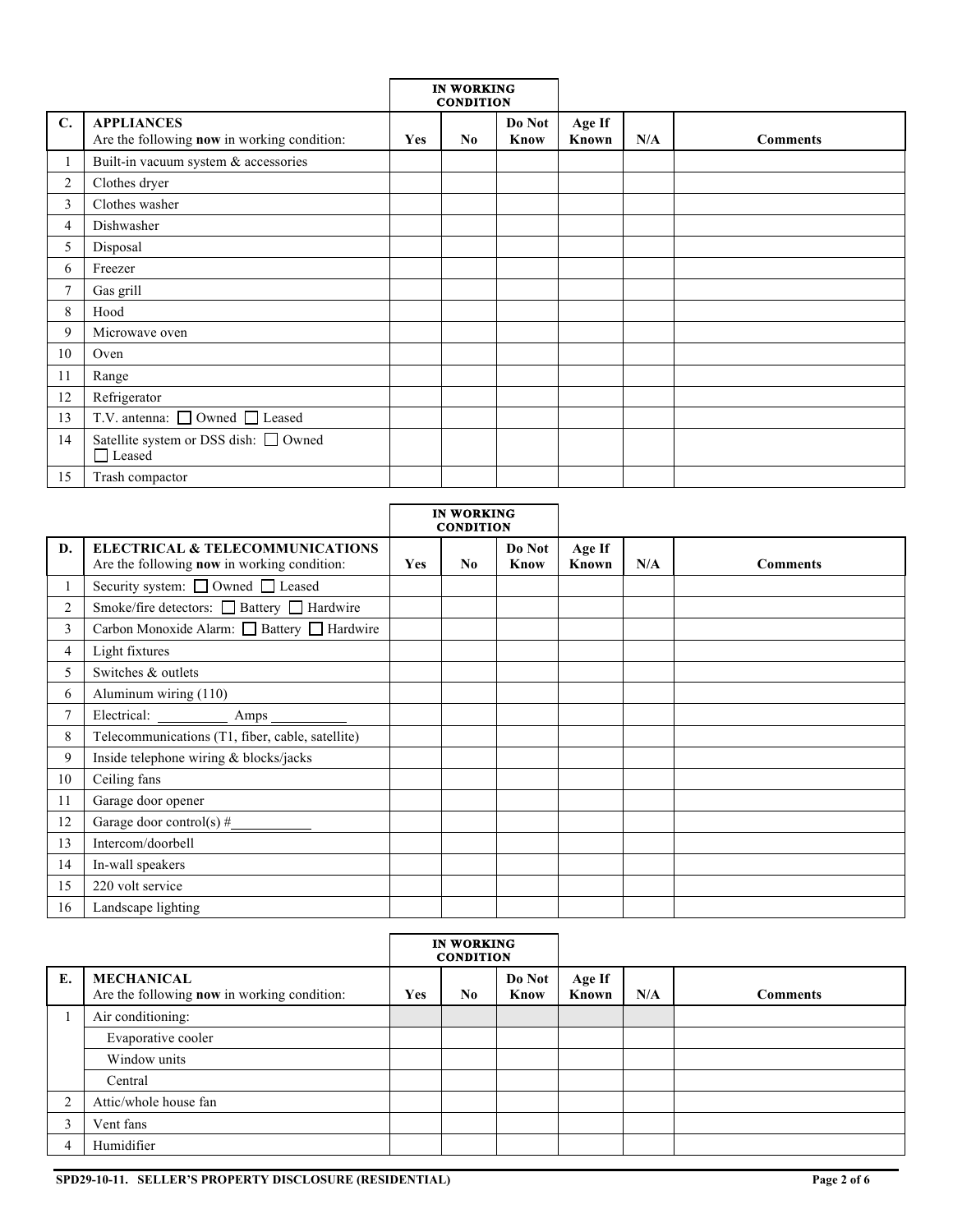| 5  | Air purifier                                                                                     |  |  |  |
|----|--------------------------------------------------------------------------------------------------|--|--|--|
| 6  | Sauna                                                                                            |  |  |  |
| 7  | Hot tub or spa                                                                                   |  |  |  |
| 8  | Steam room/shower                                                                                |  |  |  |
| 9  | Pool                                                                                             |  |  |  |
| 10 |                                                                                                  |  |  |  |
| 11 | Fuel type <u>Capacity</u>                                                                        |  |  |  |
| 12 | $Full \_$                                                                                        |  |  |  |
| 13 | Fireplace insert                                                                                 |  |  |  |
| 14 |                                                                                                  |  |  |  |
| 15 | When was fireplace/wood stove, chimney/flue last<br>cleaned: Date: <u>Department</u> Do not know |  |  |  |
| 16 | Fuel tanks: Owned Leased                                                                         |  |  |  |
| 17 | Radiant heating system: $\Box$ Interior $\Box$ Exterior                                          |  |  |  |
| 18 | Overhead door                                                                                    |  |  |  |
| 19 | Entry gate system                                                                                |  |  |  |
| 20 | Elevator                                                                                         |  |  |  |

|                |                                                                                            | <b>IN WORKING</b><br><b>CONDITION</b> |                |                |                 |     |                 |
|----------------|--------------------------------------------------------------------------------------------|---------------------------------------|----------------|----------------|-----------------|-----|-----------------|
| F.             | <b>WATER, SEWER &amp; OTHER UTILITIES</b><br>Are the following now in working condition:   | Yes                                   | N <sub>0</sub> | Do Not<br>Know | Age If<br>Known | N/A | <b>Comments</b> |
|                | Water filter system: $\Box$ Owned $\Box$ Leased                                            |                                       |                |                |                 |     |                 |
| $\overline{c}$ | Water softener: $\Box$ Owned $\Box$ Leased                                                 |                                       |                |                |                 |     |                 |
| 3              | Sewage problems: $\Box$ Yes $\Box$ No $\Box$ Do not know                                   |                                       |                |                |                 |     |                 |
| 4              | Lift station (sewage ejector pump)                                                         |                                       |                |                |                 |     |                 |
| 5              | Drainage, storm sewers, retention ponds                                                    |                                       |                |                |                 |     |                 |
| 6              | Grey water storage/use                                                                     |                                       |                |                |                 |     |                 |
| 7              | Plumbing problems: $\Box$ Yes $\Box$ No $\Box$ Do not know                                 |                                       |                |                |                 |     |                 |
| 8              | Sump pump                                                                                  |                                       |                |                |                 |     |                 |
| 9              | Underground sprinkler system                                                               |                                       |                |                |                 |     |                 |
| 10             | Fire sprinkler system                                                                      |                                       |                |                |                 |     |                 |
| 11             | Polybutylene pipe: $\Box$ Yes $\Box$ No $\Box$ Do not know                                 |                                       |                |                |                 |     |                 |
| 12             | Galvanized pipe: $\Box$ Yes $\Box$ No $\Box$ Do not know                                   |                                       |                |                |                 |     |                 |
| 13             | Backflow prevention device: <u>Domestic</u><br>$\Box$ Irrigation $\Box$ Fire $\Box$ Sewage |                                       |                |                |                 |     |                 |
| 14             | Irrigation pump                                                                            |                                       |                |                |                 |     |                 |
| 15             | Well pump                                                                                  |                                       |                |                |                 |     |                 |

|    |                                                             | <b>IN WORKING</b><br><b>CONDITION</b> |     |                |                 |     |                 |
|----|-------------------------------------------------------------|---------------------------------------|-----|----------------|-----------------|-----|-----------------|
| G. | <b>OTHER DISCLOSURES - IMPROVEMENTS</b>                     | Yes                                   | No. | Do Not<br>Know | Age If<br>Known | N/A | <b>Comments</b> |
|    | Included fixtures and equipment now in working<br>condition |                                       |     |                |                 |     |                 |
|    |                                                             |                                       |     |                |                 |     |                 |
|    |                                                             |                                       |     |                |                 |     |                 |
|    |                                                             |                                       |     |                |                 |     |                 |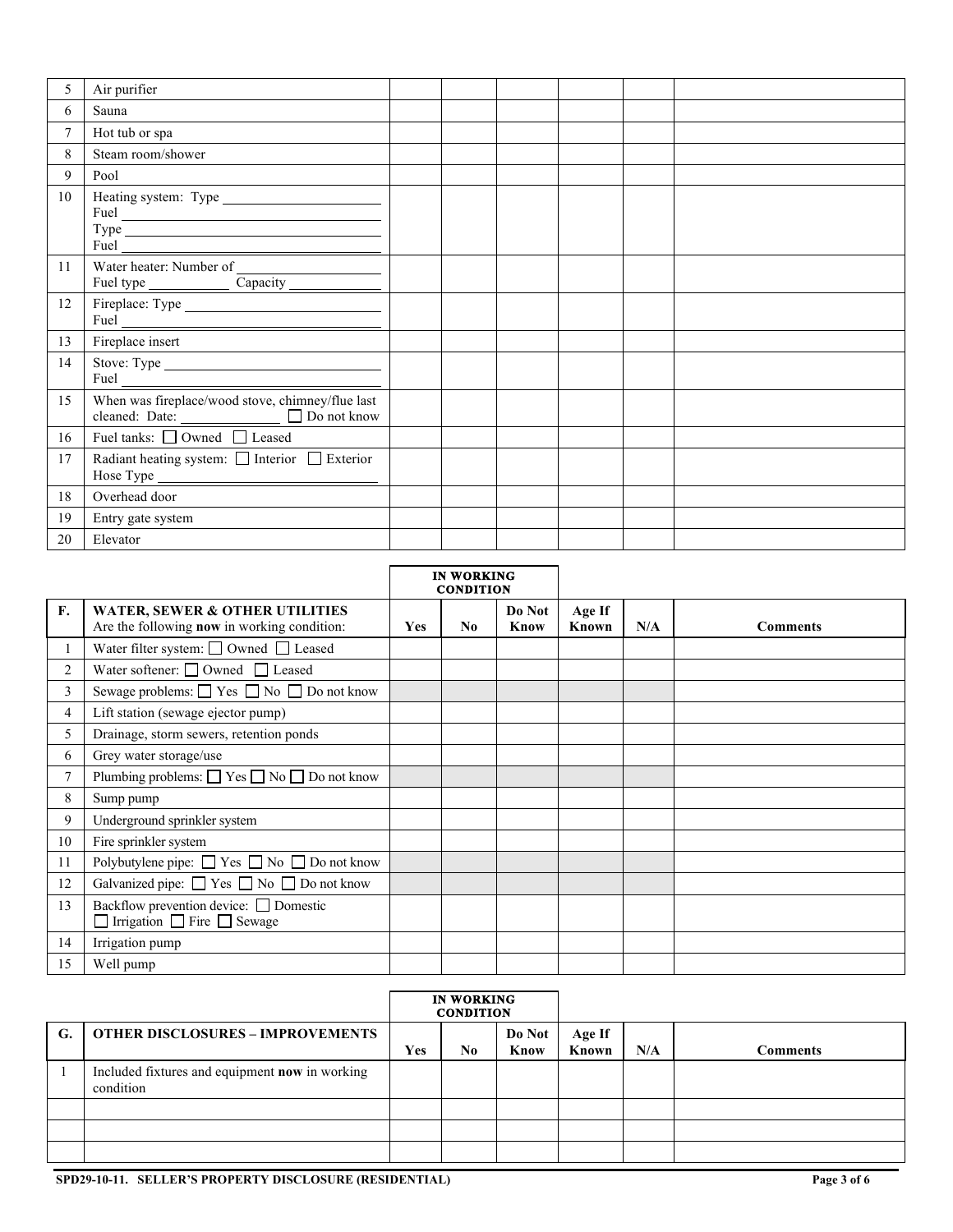|                | <b>II. GENERAL</b>                                                                                                                                          |     |    |                |     |                 |  |  |  |  |
|----------------|-------------------------------------------------------------------------------------------------------------------------------------------------------------|-----|----|----------------|-----|-----------------|--|--|--|--|
| Н.             | <b>USE, ZONING &amp; LEGAL ISSUES</b><br>Do any of the following conditions now exist:                                                                      | Yes | No | Do Not<br>Know | N/A | <b>Comments</b> |  |  |  |  |
| $\mathbf{1}$   | Zoning violation, variance, conditional use, violation of an<br>enforceable PUD or non-conforming use                                                       |     |    |                |     |                 |  |  |  |  |
| 2              | Notice or threat of condemnation proceedings                                                                                                                |     |    |                |     |                 |  |  |  |  |
| 3              | Notice of any adverse conditions from any governmental or<br>quasi-governmental agency that have not been resolved                                          |     |    |                |     |                 |  |  |  |  |
| $\overline{4}$ | Violation of restrictive covenants or owners' association<br>rules or regulations                                                                           |     |    |                |     |                 |  |  |  |  |
| 5              | Any building or improvements constructed within the past<br>one year from this Date without approval by the Association<br>or the designated approving body |     |    |                |     |                 |  |  |  |  |
| 6              | Notice of zoning action related to the Property                                                                                                             |     |    |                |     |                 |  |  |  |  |
|                | Other legal action                                                                                                                                          |     |    |                |     |                 |  |  |  |  |

|             | <b>ACCESS, PARKING, DRAINAGE &amp; SIGNAGE</b><br>Do any of the following conditions now exist:       | <b>Yes</b> | No. | Do Not<br>Know | N/A | <b>Comments</b> |
|-------------|-------------------------------------------------------------------------------------------------------|------------|-----|----------------|-----|-----------------|
|             | Any access problems                                                                                   |            |     |                |     |                 |
| 2           | Roads, driveways, trails or paths through the Property used<br>by others                              |            |     |                |     |                 |
| 3           | Public highway or county road bordering the Property                                                  |            |     |                |     |                 |
|             | Any proposed or existing transportation project that affects<br>or is expected to affect the Property |            |     |                |     |                 |
|             | Encroachments, boundary disputes or unrecorded easements                                              |            |     |                |     |                 |
| 6           | Shared or common areas with adjoining properties                                                      |            |     |                |     |                 |
|             | Requirements for curb, gravel/paving, landscaping                                                     |            |     |                |     |                 |
| 8           | Flooding or drainage problems: Past                                                                   |            |     |                |     |                 |
| $\mathbf Q$ | Flooding or drainage problems: Present                                                                |            |     |                |     |                 |

| J.             | <b>WATER &amp; SEWER SUPPLY</b><br>Do any of the following conditions now exist:                                                                                                                                                                                                                                                                                                                                                                                                                                                                                                                                                                                                                                                                                                                                                                                                             | <b>Yes</b> | N <sub>0</sub> | Do Not<br>Know | N/A | <b>Comments</b> |  |  |  |
|----------------|----------------------------------------------------------------------------------------------------------------------------------------------------------------------------------------------------------------------------------------------------------------------------------------------------------------------------------------------------------------------------------------------------------------------------------------------------------------------------------------------------------------------------------------------------------------------------------------------------------------------------------------------------------------------------------------------------------------------------------------------------------------------------------------------------------------------------------------------------------------------------------------------|------------|----------------|----------------|-----|-----------------|--|--|--|
|                |                                                                                                                                                                                                                                                                                                                                                                                                                                                                                                                                                                                                                                                                                                                                                                                                                                                                                              |            |                |                |     |                 |  |  |  |
| $\overline{2}$ | Water tap fees paid in full                                                                                                                                                                                                                                                                                                                                                                                                                                                                                                                                                                                                                                                                                                                                                                                                                                                                  |            |                |                |     |                 |  |  |  |
| $\overline{3}$ | Sewer tap fees paid in full                                                                                                                                                                                                                                                                                                                                                                                                                                                                                                                                                                                                                                                                                                                                                                                                                                                                  |            |                |                |     |                 |  |  |  |
| $\overline{4}$ | Subject to augmentation plan                                                                                                                                                                                                                                                                                                                                                                                                                                                                                                                                                                                                                                                                                                                                                                                                                                                                 |            |                |                |     |                 |  |  |  |
| 5              | Well required to be metered                                                                                                                                                                                                                                                                                                                                                                                                                                                                                                                                                                                                                                                                                                                                                                                                                                                                  |            |                |                |     |                 |  |  |  |
| 6              | Type of water supply: $\Box$ Public $\Box$ Community $\Box$ Well $\Box$ Shared Well $\Box$ Cistern $\Box$ None<br>If the Property is served by a Well, a copy of the Well Permit $\Box$ Is $\Box$ Is Not attached. Well Permit #:<br>$\Box$ Drilling Records $\Box$ Are $\Box$ Are not attached. Shared Well Agreement $\Box$ Yes $\Box$ No.<br>The Water Provider for the Property can be contacted at:<br>Name:<br>Web Site:<br>Meb Site: Phone No.:<br>Phone No.:<br>Phone No.:<br>Phone No.:<br>Phone No.:<br>Phone No.:<br>Phone No.:<br>Phone No.:<br>Phone No.:<br>Phone No.:<br>Phone No.:<br>Phone No.:<br>Phone No.:<br>Phone No.:<br>Phone No.:<br>There is neither a Well nor a Water Provider for the Property. The source of potable water for the Property is [describe source]:<br>SOME WATER PROVIDERS RELY, TO VARYING DEGREES, ON NONRENEWABLE GROUND WATER. YOU MAY WISH |            |                |                |     |                 |  |  |  |
|                | TO CONTACT YOUR PROVIDER (OR INVESTIGATE THE DESCRIBED SOURCE) TO DETERMINE THE LONG-TERM<br>SUFFICIENCY OF THE PROVIDER'S WATER SUPPLIES.                                                                                                                                                                                                                                                                                                                                                                                                                                                                                                                                                                                                                                                                                                                                                   |            |                |                |     |                 |  |  |  |
| $\tau$         | Type of sanitary sewer service: $\Box$ Public $\Box$ Community $\Box$ Septic System $\Box$ None $\Box$ Other<br>If the Property is served by an on-site septic system, supply to buyer a copy of the permit.<br>Type of septic system: $\Box$ Tank $\Box$ Leach $\Box$ Lagoon                                                                                                                                                                                                                                                                                                                                                                                                                                                                                                                                                                                                                |            |                |                |     |                 |  |  |  |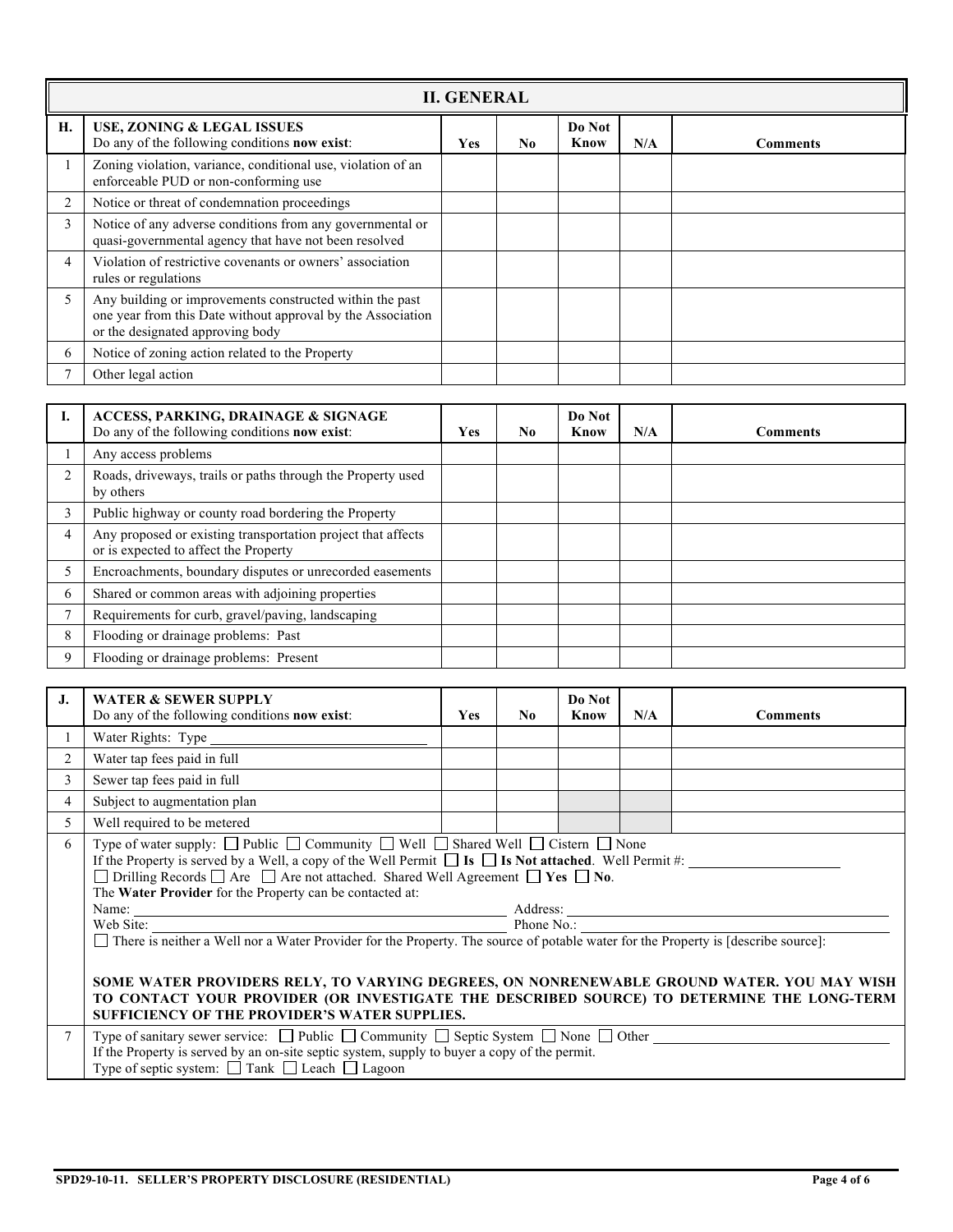| Κ.             | ENVIRONMENTAL CONDITIONS Do any of the<br>following conditions now exist or have they ever existed:                                                                                                                     | Yes | No | Do Not<br><b>Know</b> | N/A | <b>Comments</b> |
|----------------|-------------------------------------------------------------------------------------------------------------------------------------------------------------------------------------------------------------------------|-----|----|-----------------------|-----|-----------------|
| $\mathbf{1}$   | Hazardous materials on the Property, such as radioactive,<br>toxic, or biohazardous materials, asbestos, pesticides,<br>herbicides, wastewater sludge, radon, methane, mill tailings,<br>solvents or petroleum products |     |    |                       |     |                 |
| $\overline{2}$ | Underground storage tanks                                                                                                                                                                                               |     |    |                       |     |                 |
| 3              | Aboveground storage tanks                                                                                                                                                                                               |     |    |                       |     |                 |
| 4              | Underground transmission lines                                                                                                                                                                                          |     |    |                       |     |                 |
| 5              | Animals kept in the residence                                                                                                                                                                                           |     |    |                       |     |                 |
| 6              | Property used as, situated on, or adjoining a dump, land fill<br>or municipal solid waste land fill                                                                                                                     |     |    |                       |     |                 |
| 7              | Monitoring wells or test equipment                                                                                                                                                                                      |     |    |                       |     |                 |
| 8              | Sliding, settling, upheaval, movement or instability of earth<br>or expansive soils on the Property                                                                                                                     |     |    |                       |     |                 |
| 9              | Mine shafts, tunnels or abandoned wells on the Property                                                                                                                                                                 |     |    |                       |     |                 |
| 10             | Within governmentally designated geological hazard or<br>sensitive area                                                                                                                                                 |     |    |                       |     |                 |
| 11             | Within governmentally designated flood plain or wetland<br>area                                                                                                                                                         |     |    |                       |     |                 |
| 12             | Dead, diseased or infested trees or shrubs                                                                                                                                                                              |     |    |                       |     |                 |
| 13             | Environmental assessments, studies or reports done<br>involving the physical condition of the Property                                                                                                                  |     |    |                       |     |                 |
| 14             | Property used for any mining, graveling, or other natural<br>resource extraction operations such as oil and gas wells                                                                                                   |     |    |                       |     |                 |
| 15             | Interior of improvements of Property tobacco smoke-free                                                                                                                                                                 |     |    |                       |     |                 |
| 16             | Other environmental problems                                                                                                                                                                                            |     |    |                       |     |                 |

|   | <b>COMMON INTEREST COMMUNITY -</b><br><b>ASSOCIATION PROPERTY</b><br>Do any of the following conditions now exist:                                                                                                                                                                         | Yes | No. | Do Not<br>Know | N/A | <b>Comments</b> |
|---|--------------------------------------------------------------------------------------------------------------------------------------------------------------------------------------------------------------------------------------------------------------------------------------------|-----|-----|----------------|-----|-----------------|
|   | Property is part of an owners' association                                                                                                                                                                                                                                                 |     |     |                |     |                 |
| ◠ | Special assessments or increases in regular assessments<br>approved by owners' association but not yet implemented                                                                                                                                                                         |     |     |                |     |                 |
|   | Has the Association made demand or commenced a lawsuit<br>against a builder or contractor alleging defective<br>construction of improvements of the Association Property<br>(common area or property owned or controlled by the<br>Association but outside the Seller's Property or Unit). |     |     |                |     |                 |

| м.             | <b>OTHER DISCLOSURES - GENERAL</b><br>Do any of the following conditions <b>now exist</b> :                       | Yes | No. | Do Not<br>Know | N/A | <b>Comments</b> |
|----------------|-------------------------------------------------------------------------------------------------------------------|-----|-----|----------------|-----|-----------------|
|                | Any part of the Property leased to others (written or oral)                                                       |     |     |                |     |                 |
| $\mathfrak{D}$ | Written reports of any building, site, roofing, soils or<br>engineering investigations or studies of the Property |     |     |                |     |                 |
| 3              | Any property insurance claim submitted (whether paid or not)                                                      |     |     |                |     |                 |
| 4              | Structural, architectural and engineering plans and/or<br>specifications for any existing improvements            |     |     |                |     |                 |
| 5.             | Property was previously used as a methamphetamine<br>laboratory and not remediated to state standards             |     |     |                |     |                 |
| 6              | Government special improvements approved, but not yet<br>installed, that may become a lien against the Property   |     |     |                |     |                 |
|                |                                                                                                                   |     |     |                |     |                 |
|                |                                                                                                                   |     |     |                |     |                 |